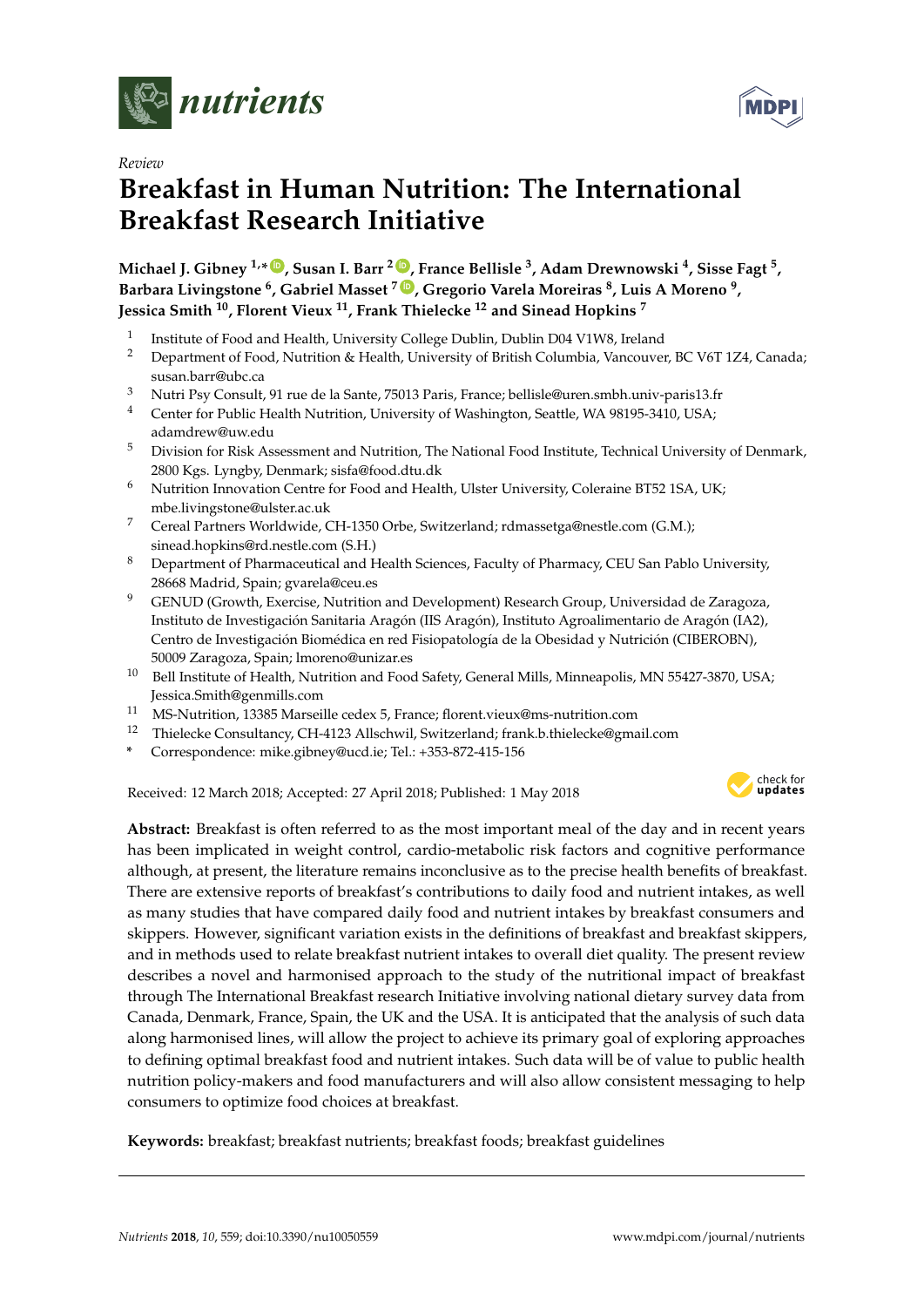# **1. Introduction**

At different times throughout history, those who shape policy have had varying beliefs about the importance of breakfast in overall diet quality. Today, there would appear to be universal recognition that breakfast should play a significant role in helping consumers attain an optimal nutritional profile. There is a wealth of data on the patterns of breakfast intake from national dietary surveys, on the foods commonly consumed at breakfast, their contribution to breakfast intake and on the role of breakfast in meeting overall daily nutrient targets. Notwithstanding the scale of this literature, significant challenges exist given the variation in such basic concepts as defining breakfast or breakfast skippers as well as exploring how breakfast food and nutrient intakes might be related to overall dietary quality. The International Breakfast Research Initiative (IBRI) was established to provide a cross country harmonised analysis of national and large regional food consumption databases to provide a clearer picture of food and nutrient intakes at breakfast. The international collaborative project represents a broad range of expertise from Europe and North America, including behavioral, public health and nutrition scientists from academia and industry. Data from the US, Canada, the UK, Denmark, Spain and France will be used, and it is expected that the provision of such data might permit a more learned approach to defining nutritional quality standards for breakfast. This will involve the development of novel concepts of defining dietary guidelines pertaining to a specific meal, breakfast, rather than to the overall daily food pattern and will facilitate the development of nutritional standards for breakfast by national and international agencies. This will also help to provide clear guidelines to food manufacturers for developing healthy breakfast options and will ultimately benefit consumers in making decisions about breakfast food choices.

## **2. Breakfast: A Brief History**

From a physiological perspective, breakfast is unique among our meals in that it is eaten after the longest of our postprandial fasts, in this instance an overnight fast. In his book, A History of Breakfast, Andersen describes some of the features of breakfast in the human diet over centuries. [\[1\]](#page-8-0) From the gastronomic perspective, breakfast was traditionally, dating back to Greek and Roman breakfasts (ariston and Ientaculum respectively), the least demanding of our meals in culinary terms in that it consisted for centuries as a simple meal of bread, cheese, honey, oil and maybe wine. Thus, it was from the very early times, a meal characterised by convenience since none of these ingredients required preparation or further cooking. Convenience was important for early risers who had to attend crops and livestock and it was also important for those who had to travel distances after rising. In general, breakfast was seen in the earliest days of recorded history and up to the middle ages as a meal for infants and the infirm, but it was acceptable for the labouring classes. By the 16th century, Europeans began to see breakfast as an important meal in terms of overall health. Thomas Cogan, an English school master in Manchester, in describing the skipping of breakfast, argued that to "suffer hunger long filleth the stomach with ill humours". Whilst breakfast meant simple foods for the masses, including gruels based on oats, rice and other cereals, the rich and ennobled began to include eggs and meat as a component of breakfast. "This "cooked breakfast", which was widely adopted in the US, was targeted by the Clean-Living Movement. This Movement primarily advocated against alcohol, tobacco and birth control, but also made dietary recommendations: avoiding meat and coffee, using filtered water, and increasing intake of whole grain foods [\[2\]](#page-8-1). Against this background, the Seventh Day Adventists John Harvey Kellogg developed the flaked breakfast cereal in 1894 and in 1945, the Kellogg Company first introduced the cereal box that we know today. At any point in history, the timing and nature of breakfast has varied widely both geographically and socially and to this day, that variability prevails. Of considerable interest in present context is the development of shift work and attendant night work. For the majority of countries for which data are available, about 20% of employees are engaged in night [\[3\]](#page-9-0).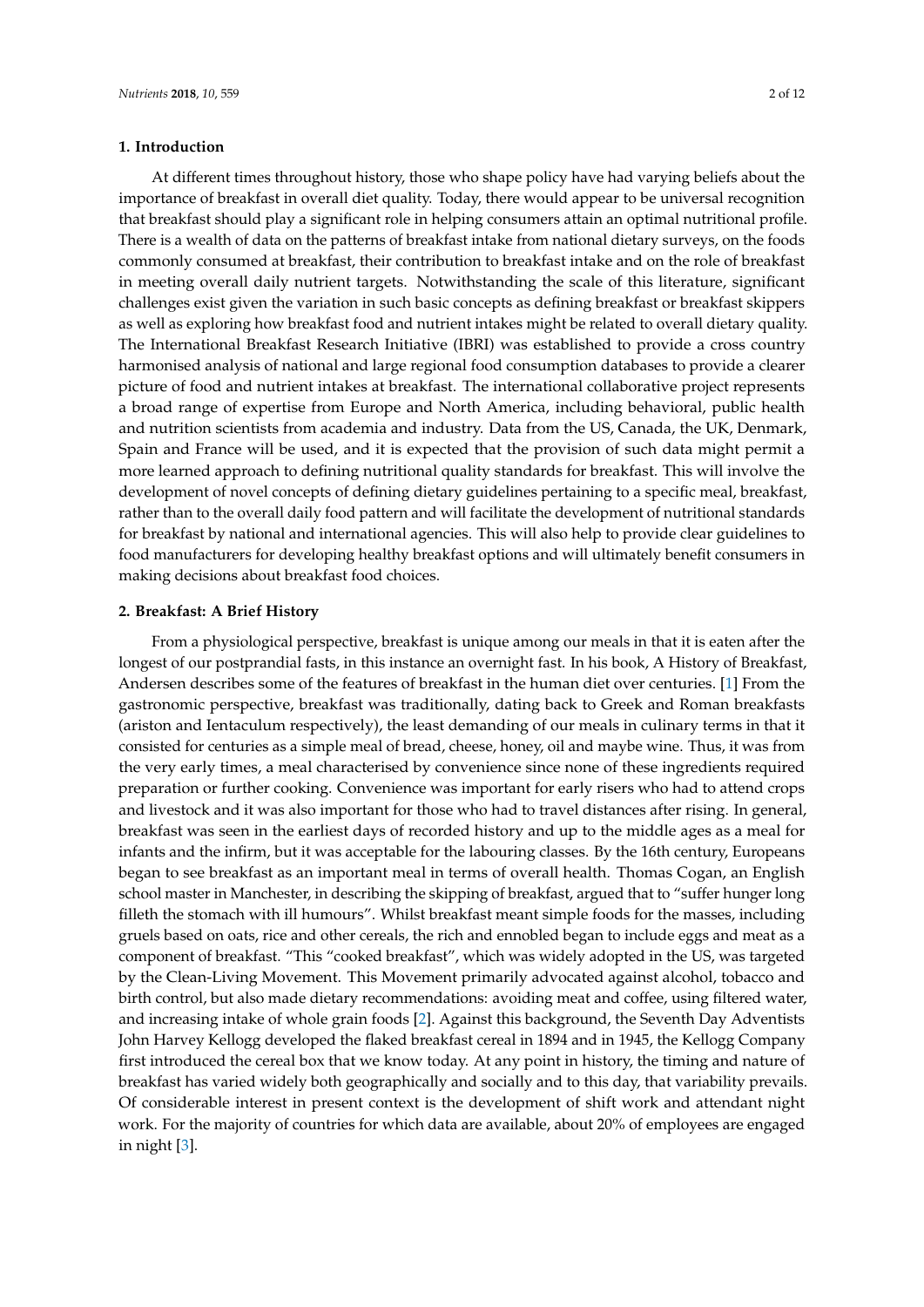## **3. Existing Recommendations on Breakfast Consumption**

It is frequently stated that breakfast is a very important meal and that it deserves special attention, especially among children and this is borne out by published opinions of international agencies, national governments and non-governmental organisations. One of the most wide-reaching reports is that of the European branch of the World Health Organisation, who conducted a health behaviour survey of over 200,000 male and female schoolchildren, 11–13 and 15 years of age in 39 European states in 2009/2010 [\[4\]](#page-9-1). Overall, 61% of 13 year olds consumed a breakfast on each school day while the figure fell to 55% among 15 year olds. In general, breakfast consumption was most common among boys and declined with lower socio-economic status. These data show that about half to one third of children don't have breakfast every day, although the data does not reveal the actual frequency of breakfast intake. The report notes that regular breakfast consumption is associated with higher intakes of micronutrients, a better diet that includes fruit and vegetables and less frequent use of soft drinks. The report concludes that establishing the most effective programmes and policies to promote breakfast intake across countries is a public health challenge.

The American Heart Association issued a scientific opinion in 2017 on "Meal Timing and Frequency: Implications for Cardiovascular Disease Prevention" [\[5\]](#page-9-2). As regards breakfast and nutrient balance they cite a cross-sectional survey of the Bogalusa Heart Study (*n* = 504; 58% women; 70% white; mean age, 23 years [range, 19–28 years]) which demonstrated that 74% of breakfast skippers did not meet two thirds of the Recommended Dietary Allowance for vitamins and minerals compared with 41% of those who consumed breakfast. They also cite US data showing that young adults (age, 20–39 years) who reported skipping breakfast had overall daily diets that were less than optimal in terms of nutrient intake as measured by indices of total daily diet quality (Mean Adequacy Ratio, MAR and Healthy Eating Index HEI) [\[6,](#page-9-3)[7\]](#page-9-4). Taking into account the direct evidence linking breakfast intake both to overall dietary patterns and the presence of cardio-metabolic risk factors, the statement concludes: "On the basis of the combined epidemiological and clinical intervention data, daily breakfast consumption among US adults may decrease the risk of adverse effects related to glucose and insulin metabolism. In addition, comprehensive dietary counselling that supports daily breakfast consumption may be helpful in promoting healthy dietary habits throughout the day".

Most institutes of nutrition and dietetics recommend eating a healthy breakfast as an integral component of a nutritionally optimal diet such as in the US, UK and Australia among many [\[8–](#page-9-5)[10\]](#page-9-6). Individual governments have issued dietary advice promoting breakfast [\[8\]](#page-9-5). Where specific advice exists advocating a healthy breakfast, it is usually focussed on food group choice, which is not normally based on data derived from the analysis of national dietary surveys [\[11](#page-9-7)[–13\]](#page-9-8). In some countries such as the US and Mexico, detailed policy guidelines exist for both food and nutrient intake for school breakfasts [\[14,](#page-9-9)[15\]](#page-9-10). However, in both cases, the nutritional guidelines are (a) adapted from the general dietary guidelines for the population which are then applied to children's recommended energy intakes; (b) do not relate the food-based advice to any nutritional origins and (c) fail to provide any detailed examination of the role of micronutrients in breakfast other than a bland recommendation that their intake should meet 20% of the RDA. In addition, several breakfast quality indexes have been proposed at national level [\[16](#page-9-11)[–18\]](#page-9-12). These usually follow very closely diet guidelines by focusing on food groups and some nutrients, without taking into account actual intakes at breakfast.

## **4. Breakfast as a Source of Daily Nutrients**

There is a very extensive literature on nutrient intake at breakfast and the extent to which breakfast-based nutrients contribute to overall daily nutrient intake. The vast majority of such studies show a clear overall nutritional benefit of consuming breakfast in respect of the key nutrients of public health importance in many countries. This section seeks to select a few large nationally representative studies in this field to illustrate the impact of breakfast on overall daily nutrient intake.

Australia (2017): Data were obtained from the 2011–2012 National Nutrition and Physical Activity Survey which used a 24-h recall method in a sample of 12,153 subjects. Breakfast patterns were studied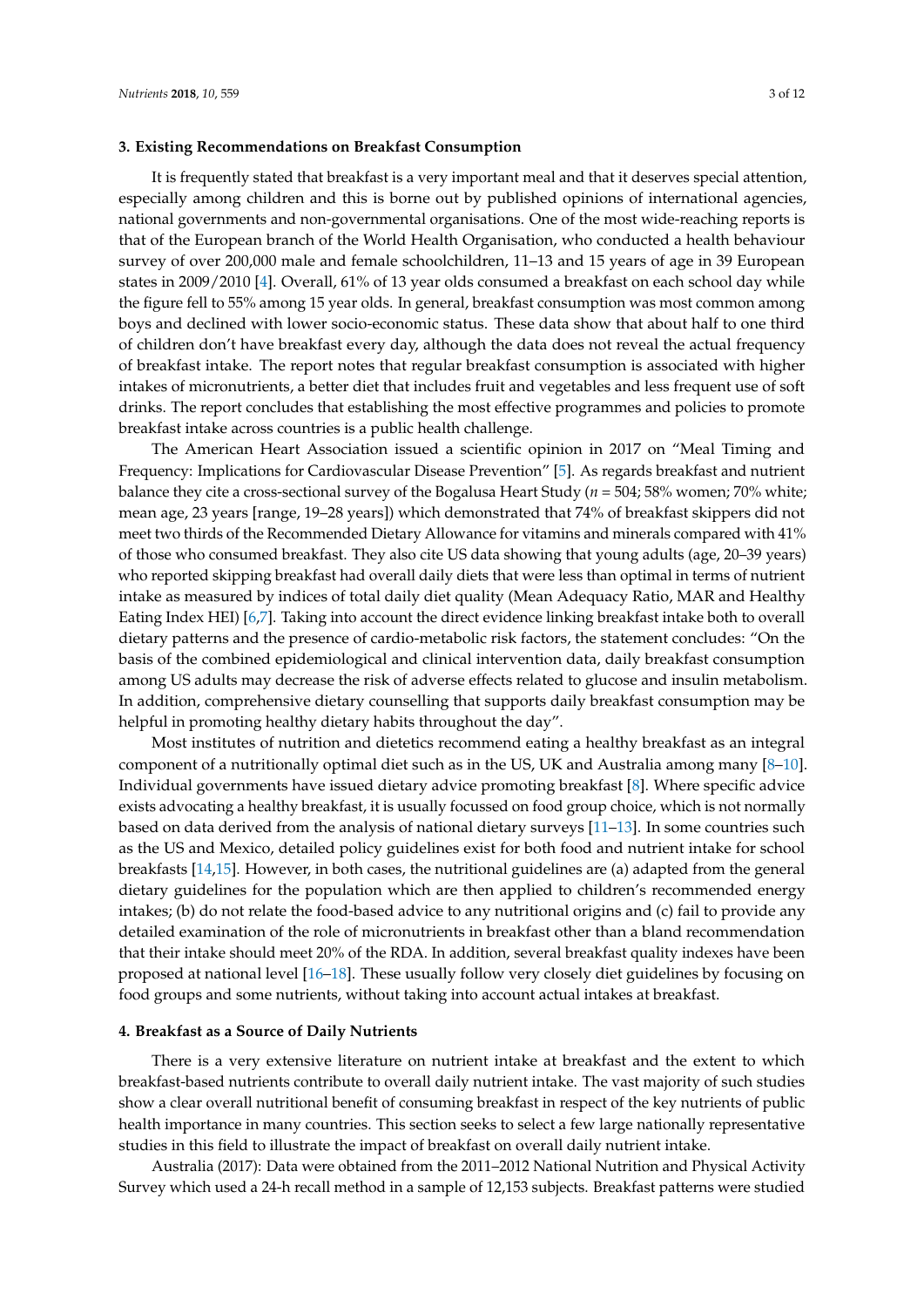in 2821 children and adolescents aged 2 to 18 years of age [\[19\]](#page-9-13). Some 9% of the sample were classified as breakfast skippers while the remainder were equally divided between those consuming cereal-based breakfasts (45%) or other breakfast types (46%). Among breakfast skippers, 61% were in the 14–18 year old age group. Breakfast skippers had higher intakes of saturated fatty acids and lower intakes of dietary fibre and most micronutrients. Among breakfast consumers, those consuming breakfast cereals had higher intakes of total sugars but not of either free and added sugars and also had higher intakes of dietary fibre. They had lower intakes of total fat and sodium. Generally, they had higher intakes of most micronutrients.

Brazil (2017)*:* The data used were from the Brazilian National Dietary Survey of 2008–2009 used two 24-h recalls [\[20\]](#page-9-14). The total sample surveyed was 34,003 and the data reported on breakfast intakes were for 7276 children and adolescents aged 10–19 years. Breakfast skippers accounted for 7% of the population while occasional and regular breakfast consumers represented 12% and 81% respectively. The mean daily intakes of total energy, sugar, and calcium were higher among occasional consumers and skippers. Breakfast consumers had higher intake of vitamins  $B_{12}$ , C, and D. Breakfast consumers had lower total and added sugar intakes and lower calcium intakes compared to occasional consumers and skippers.

Canada (2004): Data from the nationally-representative Canadian Community Health Survey of 2004 were used to study the contribution of breakfast to daily nutrient intake and the prevalence of nutrient inadequacy (% with intakes < EAR) of Canadian children (aged 4–18 year; *n* = 12,281) and adults (aged 19+ year; *n* = 19,913) [\[21](#page-9-15)[,22\]](#page-10-0). Data were collected using multiple-pass 24-h recalls. Overall, 10% of children and 11% of adults were breakfast non-consumers, 33% of children and 23% of adults consumed breakfasts containing ready-to-eat cereal (RTEC), and 57% of children and 66% of adults consumed other breakfasts. Breakfast non-consumers had lower energy intakes than breakfast consumers; accordingly, reported nutrient intakes were energy-adjusted. Breakfast consumers, and to a greater extent, consumers of RTEC breakfasts, had higher intakes of fibre, several vitamins and minerals, and among children, lower intakes of fat. Among both adults and children, the prevalence of nutrient inadequacy (intakes < EAR) for vitamins A and D, calcium, iron and magnesium were significantly higher among breakfast non-consumers than RTEC breakfast consumers; among children, this was also the case for vitamin B6, folate and zinc. The prevalence of inadequacy among consumers of other breakfasts generally fell in between the other two groups.

Korea (2009): The sample of this study consisted of 1600 children aged 7–18 years attending elementary, middle, or high schools and who participated in the 2001 National Health and Nutrition Survey [\[23\]](#page-10-1). A 24 h-record was used to estimate dietary habits. The sample was divided into 4 groups: breakfast skippers and three levels of breakfast intake based on % contribution of breakfast to estimates of energy requirements (EER): low (<10% EER), moderate (10–25% EER) or sufficient (>25% EER). The percentages consuming daily diet with protein, vitamin A, B1, B2, niacin, vitamin C, calcium, phosphorus, or iron less than Estimated Average Requirement decreased in the breakfast groups as %EER increased. Similarly, a Dietary Variety Score which measures overall daily food variety rose with greater contribution of breakfast to daily energy intake.

USA (2018): Food and nutrient intakes were evaluated in a sample of children aged 2–5 years (3443) and 6–12 years (5167) from the NHANES 2005–2012 survey [\[24\]](#page-10-2). Diet quality was assessed for breakfast skippers and consumers. Snacks, sweets, beverages (non-dairy, non-alcoholic) and mixed dishes were higher in contribution to daily energy intake among skippers as compared to consumers. Grains and milk products contributed more to total daily energy intake among breakfast consumers. Breakfast eaters consumed lower overall daily levels of added sugar and higher levels of fibre, folate, iron, vitamin C, vitamin A and calcium. For both age groups, the Healthy Eating Index was higher among breakfast consumers compared to non-consumers. Across all meals (breakfast, lunch, dinner, and snacks) intakes of total and saturated fats were lowest at breakfast while those of folate and vitamin A were highest. Some minor differences existed in this regard across the two age groups.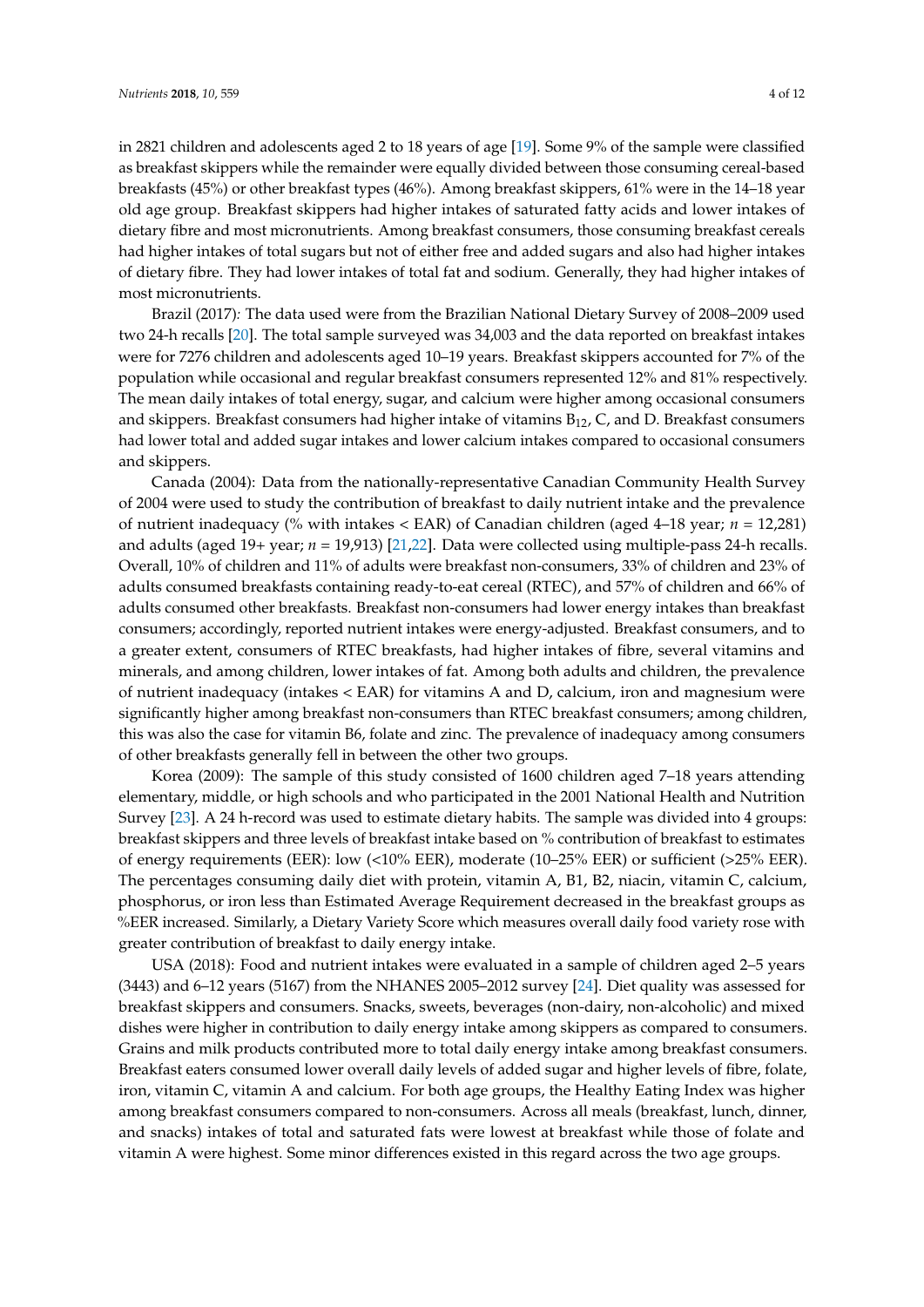UK (2017): Data are available from the UK National Diet and Nutrition Survey Rolling Programme on breakfast intakes and nutrient patterns in 1686 children and adolescents (11–18 years) using a 4-day diary [\[25\]](#page-10-3). Comparisons were made for those never recording a breakfast intake (17%), those consuming breakfast on 1–3 days of study (52%) and those eating breakfast every day (31%). Breakfast consumption was generally associated with higher energy intakes and in turn, with higher intakes of folic and ascorbic acids, fibre, calcium, iron and iodine intakes and lower intakes of total carbohydrates and sodium. Intakes of non-milk extrinsic sugars were lower among daily breakfast consumers compared to non-consumers if breakfast. In general, these absolute differences were sustained when adjusted for energy intake.

The data, illustrative of a large literature on the subject show the importance of breakfast intake in shaping overall optimal nutrient intake. There tends to be an emphasis on comparing breakfast skippers with breakfast consumers and within breakfast consumers to make limited comparisons of nutrient intake consequent to the nature of breakfasts consumed. Thus, in the studies included in the present international project, attempts are made to provide as harmonised an approach as possible to studying the association of breakfast consumption and breakfast skipping on overall nutrient intake. Thus, there is a common focus on nutrients and a common approach to relate breakfast nutrient intake data to the overall diet quality the Nutrient Rich Foods (NRF) index as a measure of overall dietary quality [\[26\]](#page-10-4) In addition, diet modelling with linear programming will be used to further examine the potential role of breakfast in a nutritionally adequate diet.

Finally, several important factors often not considered in the literature such as energy under-reporting, nutritional supplement use and the use of overall diet quality indices to ascertain the true impact of breakfast on overall nutrient intake are considered in more detail in a later section of this review.

#### **5. Food Intake Patterns among Breakfast Consumers**

The many studies on the contribution of breakfast to mean daily nutrient intakes also provide data on the main foods consumed at breakfast and their contribution to nutrient intakes both at the level of breakfast and the overall daily nutrient intake. Comparisons across studies are difficult for many reasons. The exact definition of given food categories varies very considerably across studies. A category "regular breads and rolls" maybe used in one study, whereas others might use terms such as "whole grain bread", "white bread" or "other breads". Moreover, food intakes may be given in quantitative terms such as intakes in grams at breakfast or for the total day. Similarly, food contributions to breakfast or total daily energy intake may be expressed as a % of total or breakfast energy intake. The following again are examples of the type of food intake data that can be derived using different forms of data analysis and different end points of the impact of food intake patterns at breakfast.

France (2016): A study of 529 children aged 9–11 in the city of Rennes was used with cluster analysis to identify breakfast patterns in French children [\[27\]](#page-10-5). Four breakfast patterns were identified: Sweets breakfast (40%), traditional French breakfast (27%), ready-to-eat cereal with milk (18%) and dairy and juice breakfast (10%). The overall quality of breakfasts was determined using the mean adequacy ratio (MAR). The cereal-based breakfast had the highest overall MAR score at 30.2% which fell to 25% for the sweet breakfast, 23% for the traditional French breakfast and to 18% for the dairy and juice breakfast.

Germany (2017): From a sample of 1447 subjects randomly chosen from the EPIC Potsdam cohort, 815 agreed to participate in providing 2, 24-h dietary recalls of which 664 completed the study [\[28\]](#page-10-6). A Breakfast Quality Index (BQI) and a Daily Intake Quality Score (DQS) were calculated based on a healthy Eating Index categorisation of foods. Using data on blood lipids, HbA1c and C-reactive protein, a biomarker score (B Score) was calculated. The BQI value was more highly correlated with B Score indicating that the more nutritionally balanced the breakfast was, the more likely an individual was to have a favourable cardio-metabolic profile. The dietary data were subject to principal component analysis (PCA) to establish general patterns of food choice for both breakfasts and the total day.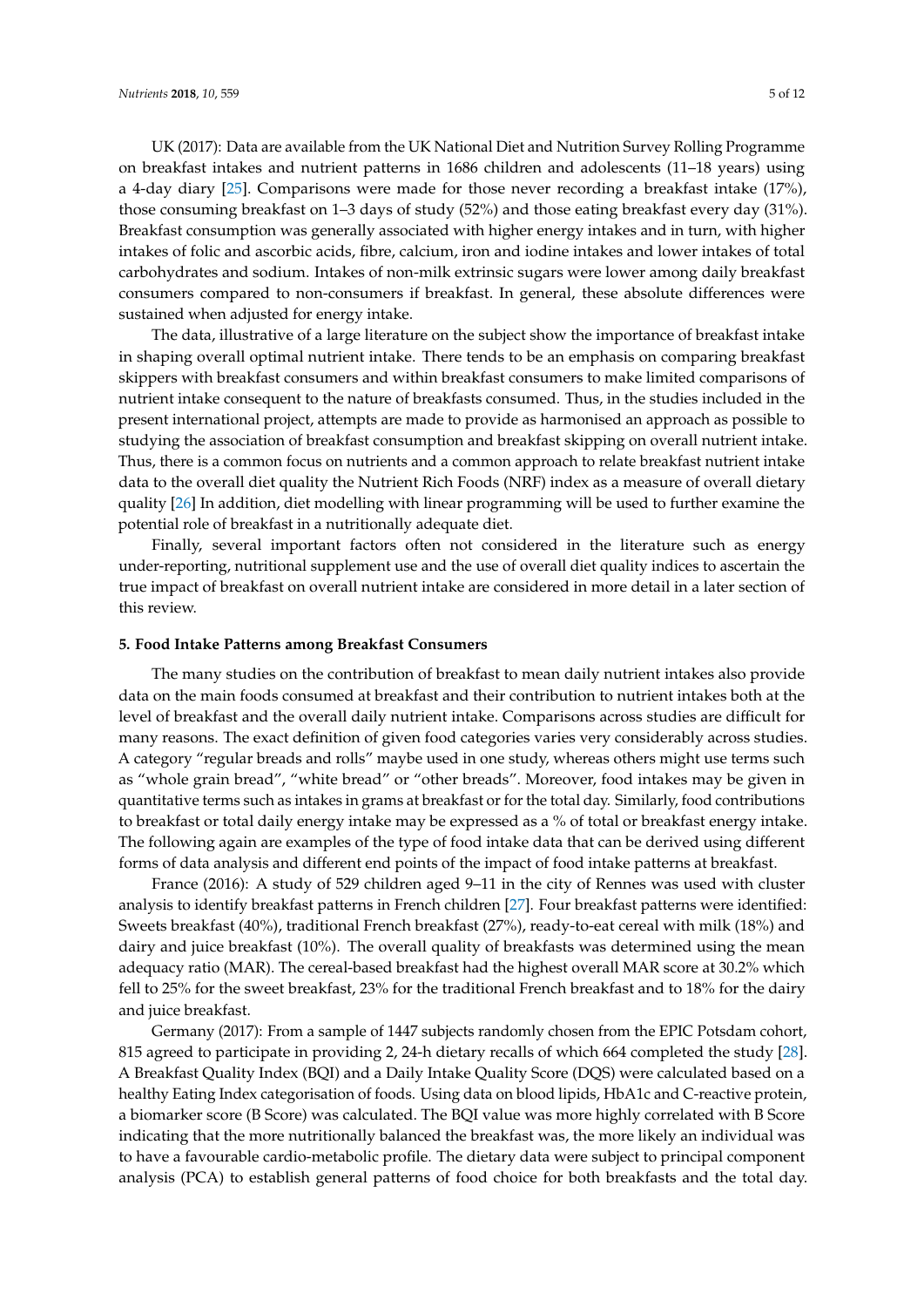Only one of the breakfast patterns, that of 'dairy and cereal' pattern, was positively related to a favourable B Score. As regards daily patterns, only that PCA group classified as the 'prudent diet pattern' was indicative of a favourable cardio-metabolic profile.

Mexico (2017): Cluster analysis of the Mexican National Food Consumption Survey with data from 3760 children. These data revealed 6 dietary patterns: breakfast skippers (17%), sweetened beverages (10%), sandwiches and quesadillas (9%), eggs (8%), tortillas and beans (12%), cereal and milk (6%) and milk and sweetened breads (38%) [\[29\]](#page-10-7). There was little evidence of any major role for socio-economic factors in determining breakfast choices. Each breakfast choice had its own strength or weakness. For example, the highest added sugars came from the 'sweetened beverage' group while the highest intake of fibre came from the 'tortillas & beans' group. However, when total daily nutrient intakes were considered, the 'sweetened beverage' group's added sugar intake did not differ significantly from all other breakfast patterns, including those who skipped breakfast. In contrast, the higher fibre intakes at breakfast were reflected in an overall higher daily fibre intake. None of the breakfast groups complied with the Mexican Breakfast School Guidelines.

United States: The 1994–1996 Continuing Survey of Food Intake by individuals involved about 23,700 individuals of which 15,641 adults aged 18–65 were selected for the breakfast analysis [\[30\]](#page-10-8). The methodology uses was a 24-h recall. Eggs, cereal, toast, fruit or fruit juices, coffee, and soft drinks were identified as 'lead' foods around which breakfast choices were made. Breakfast skipping was also recorded. The categories identified were: (1) eggs plus any other primary food group (13.3% of total breakfasts); (2) cereal plus groups not including eggs (16.8%); bread alone (19.2%); cooked cereal (3.0%); fruit (5.1%); coffee and high fat dessert (15.1%); miscellaneous (4.5%); no breakfast (23.0%). The cereal group and the fruit group had the best nutritional profile in terms of total and saturated fats, fibre and carbohydrate. Cereals however, scored highest for calcium, folate and iron intakes. Socio-economic differences in patterns of breakfast intake were notable. For example, as either income or educational status rose, egg-based breakfasts declined, and cereal based breakfasts rose.

A clear understanding of the contribution of different foods to overall nutrient intake will be essential in attempting to develop locally based guidelines on food choice for an optimal breakfast. That analysis can be confined to the mean derived from all meal choices for breakfasts. In some cases, it can be studied in greater depth if breakfast food choice is broken down into patterns of food choice for breakfast meals through principal component or cluster analysis. Another alternative might be an overall nutritional score for each subject allowing tertiles or quartiles of such an index to be related back to any aspect of breakfast nutrition: nutrient intake, food choices or meal patterns.

# **6. Breakfast and Health Outcomes**

At present, a significant proportion of the literature on the benefits of breakfast is focused on health outcomes rather than dietary outcomes, although the two are frequently linked. The main thrust of the present consortium is to develop a greater understanding of the food and nutrient intakes at breakfast and their contribution to overall diet quality across many geographic regions rather than any impact of breakfast on health outcomes. Nonetheless, it is valuable to record some of the main directions that research in this area is making.

Several large prospective studies support the association between breakfast consumption and lower risk of obesity and weight gain [\[31](#page-10-9)[,32\]](#page-10-10). Some intervention studies have challenged the importance of breakfast skipping in weight management and other scientific commentaries have cast a more critical view of the overall research approach to this area [\[33,](#page-10-11)[34\]](#page-10-12). Support for the association between skipping breakfast and impaired glucose metabolism comes from four prospective studies that link skipping breakfast with a greater risk of type-2 diabetes: The Health Professionals Follow-Up Study, The Nurses' Health Study, a Japanese study and the German EPIC cohort [\[28](#page-10-6)[,35–](#page-10-13)[37\]](#page-10-14) provide evidence that regular healthy breakfast consumption is associated with improved glycemic control. Several cross-sectional studies reported an inverse association between breakfast consumption and risk factors of cardiovascular disease [\[28\]](#page-10-6). A prospective study of US Health Professionals documented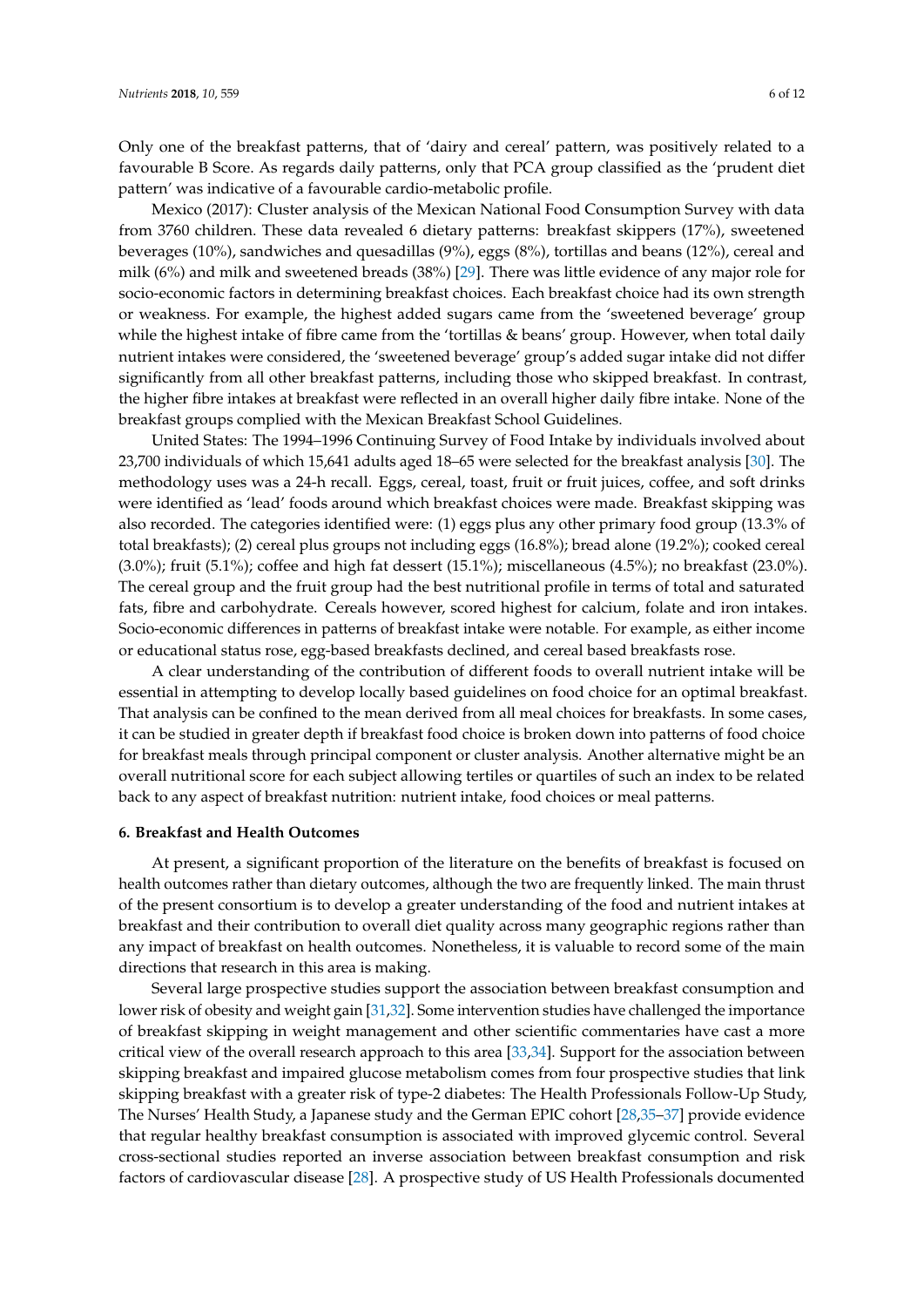an increase in incidence of CVD amongst those North American men who regularly failed to eat breakfast [\[38\]](#page-10-15). Similarly, a study, conducted in Japan showed that infrequent breakfast intake was associated with an increased risk for total CVD, total stroke, and for cerebral haemorrhage [\[39\]](#page-10-16). However, it was not associated with greater risk of subarachnoid haemorrhage, cerebral infarction, or coronary heart disease in this population. Data from a Spanish cohort PESA (Progression of Early Subclinical Atherosclerosis) further supports the suggestion that skipping breakfast is associated with increased odds of prevalent non-coronary and generalized atherosclerosis independently of the presence of conventional cardiovascular risk factors [\[40\]](#page-10-17). Taken together, data from prospective studies support consistent and strong cross-sectional evidence suggesting that breakfast consumption is associated with a reduction of cardio metabolic risk factors.

Breakfast intake is frequently related to mental alertness. Much of the research in breakfast and its potential effects on improving cognitive performance has been conducted in children and adolescents. A recent meta-analysis examined the literature on breakfast consumption versus breakfast skipping and also the nutritional composition of consumed breakfasts [\[41\]](#page-11-0). The studies included  $(n = 45)$ were a mix of acute and chronic breakfast intake. Whilst there was evidence to support improved cognitive function, particularly short-term benefits on attention, executive function, and memory (more pronounced in undernourished children), the authors concluded that there were insufficient studies to draw any firm conclusions. Similarly, a review in adults that included 38 studies reported small effects on memory, but emphasized that strong conclusions are hampered by methodological disparity.

## **7. Challenges in Studying Breakfast Consumption**

Notwithstanding the proposed importance of a good breakfast in determining overall nutritional quality, there are major gaps and assumptions in our knowledge base on breakfasts and agreement on certain definitions and research approaches may help to resolve these difficulties. This section outlines the main areas where variations in approaches and understandings may impinge upon how data are gathered, presented and, above all, interpreted.

In the course of this collaborative study, it has become clear that whilst an agreed definition of breakfast is attractive, the reality is that dietary survey methodologies vary quite considerably in how data is collected, such that a universal definition of breakfast becomes impossible. One major US review of the role of breakfast in the overall determination of diet quality, proposed a definition built around the foods consumed as the first meal of the day. The specific definition proposed was: "*Breakfast is the first meal of the day that breaks the fast after the longest period of sleep and is consumed within 2 to 3 h of waking; it is comprised of food or beverage from at least one food group and may be consumed at any location*" [\[42\]](#page-11-1). This consensus was reached based on an extensive review of breakfast definitions used in the literature and drew on 8 definitions as proposed in 14 published studies. However, some very large and highly regarded national studies do not offer the subjects any option to define their various eating occasions. Therefore, such surveys must be extensively examined to determine the most suitable definition of breakfast. The earlier the hour at which a breakfast meal might be considered, the more likely it was to pick up late night consumers including quite likely, shift-workers. Equally, the later the cut-off for defining the hour the breakfast intake might cease, the more likely it is to include foods more typical of lunch than breakfast. Thus, an iterative process was needed to identify the most likely period over which breakfast would be consumed. It may well be that a general recommendation to those involved in designing dietary surveys would be to either ask that the respondents choose a term to define the meal consumed, one of which would be breakfast or, at a minimum, to define the hour of rising.

There is considerable interest in the role of consuming and skipping breakfast on health outcomes and also on nutrient related outcomes. The study of breakfast skipping varies according to how such a practice is defined. In studies involving a single 24-h recall, breakfast intake can be readily dichotomized into 'skippers' and 'consumers'. However, in studies of longer duration or of multiple 24-h recalls, subjects may be breakfast skippers if they skip breakfast on all days of the study. Breakfast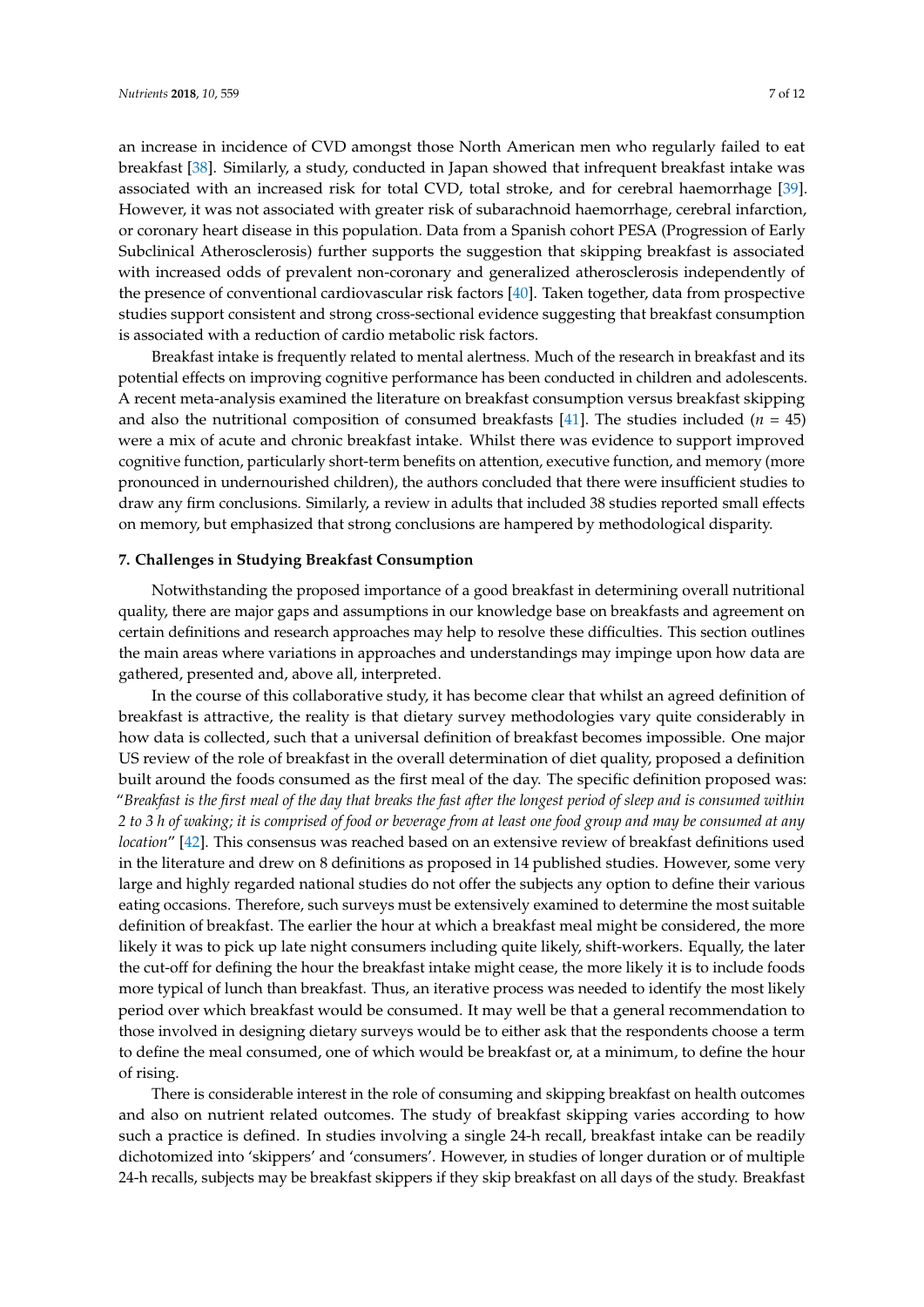consumers might be defined by the intake of a breakfast on all survey days. "Irregular" breakfast consumers lie in between and may be breakfast consumers on just one or on several days of the study. There is no agreement as to how to define skippers, irregular and regular breakfast consumers and this contributes to variation in conclusions reached as to the impact of breakfast on overall nutrient intake. This extends to the manner in which total daily nutrient intake is influenced by breakfast intake.

Energy under-reporting is a major phenomenon of all dietary surveys [\[43\]](#page-11-2). Objective techniques exist which give a very accurate measure of energy expenditure which in the short term and in a weight stable condition, can be equated to energy intake. Such techniques include at one end the use of stable isotopes such as doubly labelled water or at the other end, heart rate output. A crude estimate of energy requirements can be computed from equations relating age, gender, weight and height to basal metabolic rate which combined with an agreed multiple can yield a crude cut off point to indicate energy under-reporting. In some studies, energy under-reporters are eliminated before the data analysis. In others, energy under-reporting is ignored. Either way, it remains impossible to accurately state on an individual level, which food were under-reported in the estimation of overall energy intake. Under-reporting of a given food may involve under-reporting of the frequency of eating occasions or under-reporting of serving size at a given eating occasion. If skipping breakfast or the selection of some particular type of breakfast can influence energy intake, then it would make sense that comparisons adjusted for energy intake. The exclusion of energy under-reporters from large nationally representative surveys will in effect create the problem of the distortion of demographic balance since under-reporters are at a higher probability of being female, overweight and of lower socio-economic status.

Nutritional supplements are frequently consumed at that time of the day which coincides with breakfast intake and unless accounted for can lead to a significant distortion in the interpretation of nutrient intake patterns. One US study examined the impact of dietary supplements among breakfast consumers and showed that supplement usage significantly improved overall daily intake for vitamins A, B6, C and D and niacin and also improved daily intakes of magnesium, iron and zinc [\[44\]](#page-11-3). Breakfast studies should confine their analysis to nutrients derived from breakfast foods and not nutritional supplements. That is not to diminish the importance of the latter in the diets of many people. However, to develop dietary and food guidelines for breakfast, the focus should be on foods.

Given the need to relate the quality of breakfast eating patterns to overall daily nutrient intake, some measure of the overall quality of the daily diet must be used. Knowing that breakfast consumption leads to an overall improvement of mean daily nutrient intakes cannot address the question as to whether it has improved some more global definition of dietary quality. Many such measure of diet quality exist. German studies have developed a breakfast quality index (BQI) which simply measures how food and nutrient intakes at breakfast meet with some predefined standard of intake of selected nutrients [\[18\]](#page-9-12). This is useful, but it does not allow breakfast eating or breakfast skipping habits to be related to a global diet quality index. Examples of such include: The Healthy Eating Index, Alternate Healthy Eating Index, MedDietScore, PREDIMED Mediterranean Diet Score, and the Dutch Healthy Diet-Index [\[45\]](#page-11-4). Other approaches involve the Mean Adequacy Ratio (MAR) and the Nutrient Rich Food (NRF) index [\[26\]](#page-10-4) In the present international collaborative study, overall dietary quality will be assessed using the NRF index, drawing on local nutritional standards. The advantage of the NRF is that it relies on the intake of nutrients, instead of food groups such as used in the Healthy Eating Index. Whilst food group data might be valuable for within-database analysis, the very significant variation in the classification of food groups makes this extremely problematic to compare between datasets and countries, and thereby to reach common conclusions.

## **8. Conclusions**

The IBRI project is the first trans-Atlantic international collaborative study on the nutritional quality of breakfast that is based representative samples of the population in six different countries. In each country, analyses will establish the frequency of breakfast intake as well as energy and nutrient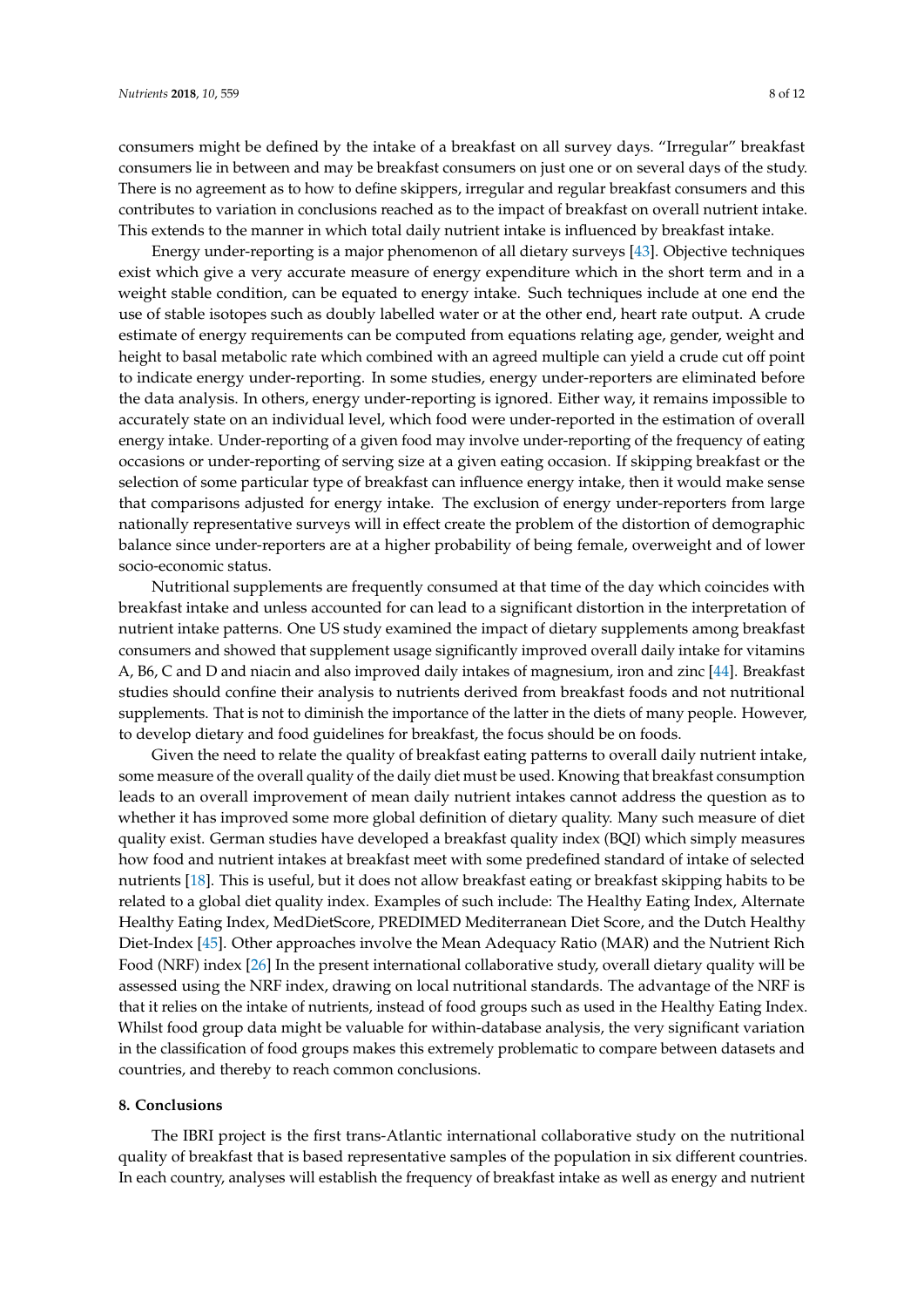intakes from breakfast alone and from the total diet. The project objective is to formulate a set of breakfast-specific dietary guidelines that are both nutrient and food based. While similarities in energy intakes at breakfast may exist across countries, there is also considerable diversity in the local choices of breakfast foods and in the cultural context of the breakfast meal itself. The timing and location of breakfast can also vary widely across countries and population subgroups.

This international project will be based on multiple dietary intake databases that range from 1-day 24 h recall to 7-day diet records that are publicly available. These dietary surveys vary in data collection procedures and are linked to different national nutrient composition databases. In general, nutrient composition of foods is expressed in g, mg, or mcg per 100 g edible portion. However, not all nutrients are available for all countries; the inclusion of added, free and total sugars can be problematic. Multiple standards for nutrient adequacy exist, ranging from Codex values, to values set by the European Union, the World Health Organization and local health regulatory agencies, including the Food and Drug Administration in the US. Whereas nutrient values in the US are typically expressed per serving size, nutrient labels in the EU are generally based on 100 g reference amounts.

Notwithstanding these variations, the project will seek to harmonize the analysis of national databases to the maximum possible and to present the data on nutrient intake in such a manner to allow for cross country comparisons. A modeling component of the project will discuss how prevailing food choices for breakfast can be optimized to achieve nutrient rich breakfasts that best conform to the current dietary guidelines.

Nutrient density of the total diet will be assessed using the Nutrient Rich Foods (NRF) [\[26\]](#page-10-4), initially developed to score nutrient density of individual foods. The present variant will be used to assess the quality of the total diet by measuring nutrient intakes per reference amount (2000 kcal). The NRF9.3 score is based on 9 qualifying nutrients and 3 disqualifying nutrients. The qualifying nutrients are protein, fiber, vitamin A, vitamin C, vitamin D, calcium, iron, potassium and magnesium. The disqualifying nutrients are saturated fat, added sugar and sodium. The NRF9.3 algorithm is the sum of the percent daily values for the 9 qualifying nutrients minus the sum of daily values of 3 disqualifying nutrients. The NRF family of nutrient density scores has been fully described in previously published research.

The overall daily intake of each nutrient for each subject will be expressed as a percentage of the reference daily intake where values for nutritional labelling will be used from EU, US and Canadian standards. Values above 100% will capped at the 100th mark. To allow for comparisons across countries, population samples will be stratified by NRF tertiles. Finally, for the upper tertile, which is indicative of the highest level of overall daily nutritional quality, the nutrient intakes at breakfast will be determined. These values will be used to guide quantitative dietary guidelines for breakfast.

**Author Contributions:** M.J.G. prepared the first draft for comments by all authors. Subsequent and final drafts were also prepared in that manner.

**Acknowledgments:** The International Breakfast Research Initiative project was funded by Cereal Partners Worldwide (data analyses and publication costs). Data analyses for US and Canada were funded by General Mills Inc.

**Conflicts of Interest:** In addition to declaring potential conflicts, the authors devised a Governing Principles outlining their rights and duties in this project. This was signed by all researchers or their institutions and the project sponsors. A copy of the document is included in the supplementary material. The following authors received an honorarium from the sponsor, Cereal Partners Worldwide, for their contribution to the project: M.J.G., F.T., B.L., F.V., L.M. and F.B. Research grants were received by B.L., G.V.M. and S.F. for their respective institutions in generating data; S.B., A.D. and F.V. received funding from General Mills, Inc. for their contribution to this project; G.M. and S.H. are employed by Cereal Partners Worldwide; J.S. is employed by General Mills.

## **References**

- <span id="page-8-1"></span><span id="page-8-0"></span>1. Andersen, B. *Breakfast—A History*; Rowman & Littlefield: Lanham, MD, USA, 2013.
- 2. Engs, R.C. Resurgence of a new clean-living movement in the United States. *J. Sch. Health* **1991**, *61*, 155–159. [\[CrossRef\]](http://dx.doi.org/10.1111/j.1746-1561.1991.tb01198.x) [\[PubMed\]](http://www.ncbi.nlm.nih.gov/pubmed/1857105)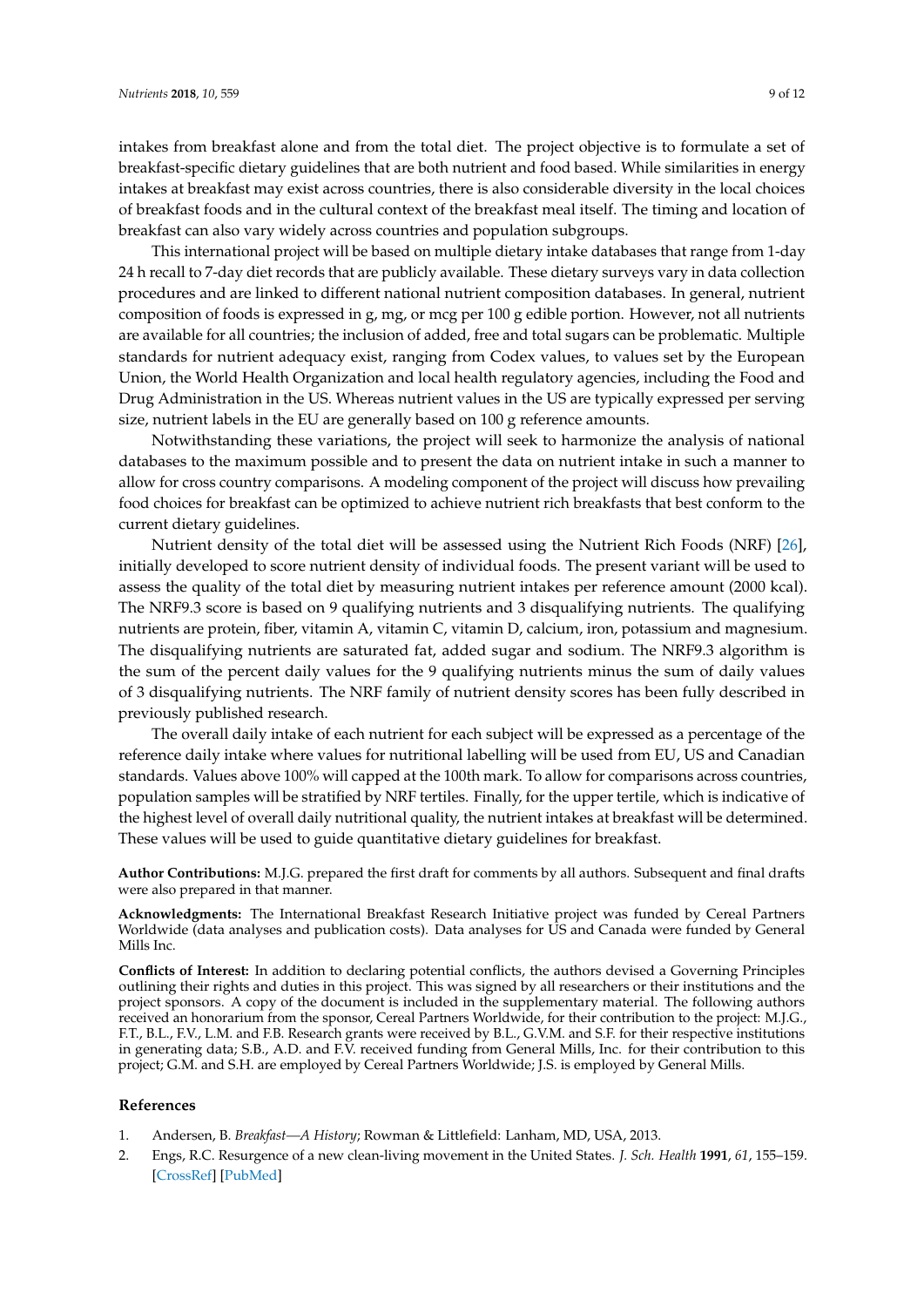- <span id="page-9-0"></span>3. Lee, S.; McCann, D.; Messenger, J.C. *Working Time around the World: Trends in Working Hours, Laws and Policies in a Global Comparative Perspective*; International Labour Office: Geneva, Switzerland, 2007.
- <span id="page-9-1"></span>4. Currie, C.; Zanotti, C.; Morgan, A.; Currie, D.; de Looze, M.; Roberts, C.; Samdal, O.; Smith, O.R.F.; Barnekow, V. (Eds.) Social Determinants of Health and Well-Being among Young People; Health Behaviour in School-Aged Children (HBSC) Study: International Report from the 2009/2010 Survey; Health Policy for Children and Adolescents, No. 6; WHO Regional Office for Europe: Copenhagen, Denmark, 2012.
- <span id="page-9-2"></span>5. St-Onge, M.P.; Ard, J.; Baskin, M.L.; Chiuve, S.E.; Johnson, H.M.; Kris-Etherton, P.; Varady, K.; American Heart Association Obesity Committee of the Council on Lifestyle and Cardiometabolic Health; Council on Cardiovascular Disease in the Young; Council on Clinical Cardiology; Stroke Council. Meal Timing and Frequency: Implications for Cardiovascular Disease Prevention: A Scientific Statement from the American Heart Association. *Circulation* **2017**, *135*, e96–e121. [\[CrossRef\]](http://dx.doi.org/10.1161/CIR.0000000000000476) [\[PubMed\]](http://www.ncbi.nlm.nih.gov/pubmed/28137935)
- <span id="page-9-3"></span>6. Vieux, F.; Dubois, C.; Duchêne, C.; Darmon, N. Nutritional Quality of School Meals in France: Impact of Guidelines and the Role of Protein Dishes. *Nutrients* **2018**, *10*, 205. [\[CrossRef\]](http://dx.doi.org/10.3390/nu10020205) [\[PubMed\]](http://www.ncbi.nlm.nih.gov/pubmed/29438354)
- <span id="page-9-4"></span>7. Guenther, P.M.; Kirkpatrick, S.I.; Reedy, J.; Krebs-Smith, S.M.; Buckman, D.W.; Dodd Kellie, K.W.; Casavale, K.O.; Carroll, R.J. The Healthy Eating Index-2010 Is a Valid and Reliable Measure of Diet Quality According to the 2010 Dietary Guidelines for Americans. *J. Nutr.* **2014**, *144*, 399–407. [\[CrossRef\]](http://dx.doi.org/10.3945/jn.113.183079) [\[PubMed\]](http://www.ncbi.nlm.nih.gov/pubmed/24453128)
- <span id="page-9-5"></span>8. American Academy of Nutrition and Dietetics. Available online: [http://www.eatright.org/resource/food/](http://www.eatright.org/resource/food/nutrition/healthy-eating/eat-breakfast) [nutrition/healthy-eating/eat-breakfast](http://www.eatright.org/resource/food/nutrition/healthy-eating/eat-breakfast) (accessed on 12 March 2018).
- 9. British Dietetic Association. Available online: <https://www.bda.uk.com/foodfacts/breakfast.pdf> (accessed on 12 March 2018).
- <span id="page-9-6"></span>10. Dietitians Association of Australia. Available online: [https://daa.asn.au/smart-eating-for-you/smart](https://daa.asn.au/smart-eating-for-you/smart-eating-fast-facts/breakfast-how-to-eat-brekkie-like-a-boss)[eating-fast-facts/breakfast-how-to-eat-brekkie-like-a-boss](https://daa.asn.au/smart-eating-for-you/smart-eating-fast-facts/breakfast-how-to-eat-brekkie-like-a-boss) (accessed on 12 March 2018).
- <span id="page-9-7"></span>11. Food Safety Promotion Board. Available online: [http://www.safefood.eu/Start/Healthy-Living/What-is-a](http://www.safefood.eu/Start/Healthy-Living/What-is-a-healthy-breakfast.aspx)[healthy-breakfast.aspx](http://www.safefood.eu/Start/Healthy-Living/What-is-a-healthy-breakfast.aspx) (accessed on 7 March 2018).
- 12. Office of Children's Commission, New Zealand. Available online: [http://www.occ.org.nz/assets/](http://www.occ.org.nz/assets/Publications/Guidelines-for-School-Food-Programmes.pdf) [Publications/Guidelines-for-School-Food-Programmes.pdf](http://www.occ.org.nz/assets/Publications/Guidelines-for-School-Food-Programmes.pdf) (accessed on 7 March 2018).
- <span id="page-9-8"></span>13. National Health Service UK. Available online: [https://www.nhs.uk/livewell/loseweight/pages/](https://www.nhs.uk/livewell/loseweight/pages/healthybreakfasts.aspx) [healthybreakfasts.aspx](https://www.nhs.uk/livewell/loseweight/pages/healthybreakfasts.aspx) (accessed on 7 March 2018).
- <span id="page-9-9"></span>14. Department of Agriculture Food and Nutrition Service. *7 CFR Parts 210 and 220*; Part I; Department of Agriculture Food and Nutrition Service: Alexandria, VA, USA, 26 January 2012; Volume 77, p. 17.
- <span id="page-9-10"></span>15. Secretaría de Salud. *Agreement Establishing the General Guidelines for the Sale or Distribution of Foods and Beverages Prepared and Processed in the Schools of the National Educational System*; Diario Oficial de la Federacion: Mexico City, Mexico, 2014. (In Spanish)
- <span id="page-9-11"></span>16. Pereira, J.L.; Castro, M.A.; Hopkins, S.; Gugger, C.; Fisberg, R.M.; Fisberg, M. Proposal for a breakfast quality index for brazilian population: Rationale and application in the Brazilian National Dietary Survey. *Appetite* **2017**, *111*, 12–22. [\[CrossRef\]](http://dx.doi.org/10.1016/j.appet.2016.12.023) [\[PubMed\]](http://www.ncbi.nlm.nih.gov/pubmed/28007489)
- 17. Hallström, L.; Vereecken, C.A.; Labayen, I.; Ruiz, J.R.; Le Donne, C.; García, M.C.; Gilbert, C.C.; Martínez, S.G.; Grammatikaki, E.; Huybrechts, I.; et al. Breakfast habits among European adolescents and their association with sociodemographic factors: The HELENA (Healthy Lifestyle in Europe by Nutrition in Adolescence) study. *Public Health Nutr.* **2012**, *15*, 1879–1889. [\[CrossRef\]](http://dx.doi.org/10.1017/S1368980012000341) [\[PubMed\]](http://www.ncbi.nlm.nih.gov/pubmed/22348273)
- <span id="page-9-12"></span>18. Monteagudo, C.; Palacín-Arce, A.; Bibiloni Mdel, M.; Pons, A.; Tur, J.A.; Olea-Serrano, F.; Mariscal-Arcas, M. Proposal for a Breakfast Quality Index (BQI) for children and adolescents. *Public Health Nutr.* **2013**, *16*, 639–644. [\[CrossRef\]](http://dx.doi.org/10.1017/S1368980012003175) [\[PubMed\]](http://www.ncbi.nlm.nih.gov/pubmed/22874533)
- <span id="page-9-13"></span>19. Fayet-Moore, F.; McConnell, A.; Tuck, K.; Petocz, P. Breakfast and Breakfast Cereal Choice and Its Impact on Nutrient and Sugar Intakes and Anthropometric Measures among a Nationally Representative Sample of Australian Children and Adolescents. *Nutrients* **2017**, *9*, 1045. [\[CrossRef\]](http://dx.doi.org/10.3390/nu9101045) [\[PubMed\]](http://www.ncbi.nlm.nih.gov/pubmed/28934111)
- <span id="page-9-14"></span>20. Pereiraa, J.L.; de Castroa, M.A.; Hopkins, S.; Guggerc, C.; Fisberga, R.M.; Fisberg, M. Prevalence of consumption and nutritional content of breakfast meal among adolescents from the Brazilian National Dietary Survey. *J. Pediatr. (Rio J.)* **2017**. [\[CrossRef\]](http://dx.doi.org/10.1016/j.jped.2017.10.004) [\[PubMed\]](http://www.ncbi.nlm.nih.gov/pubmed/29121493)
- <span id="page-9-15"></span>21. Barr, S.I.; DiFrancesco, L.; Fulgoni, V.L., 3rd. Consumption of breakfast and the type of breakfast consumed are positively associated with nutrient intakes and adequacy of Canadian adults. *J. Nutr.* **2013**, *143*, 86–92. [\[CrossRef\]](http://dx.doi.org/10.3945/jn.112.167098) [\[PubMed\]](http://www.ncbi.nlm.nih.gov/pubmed/23173176)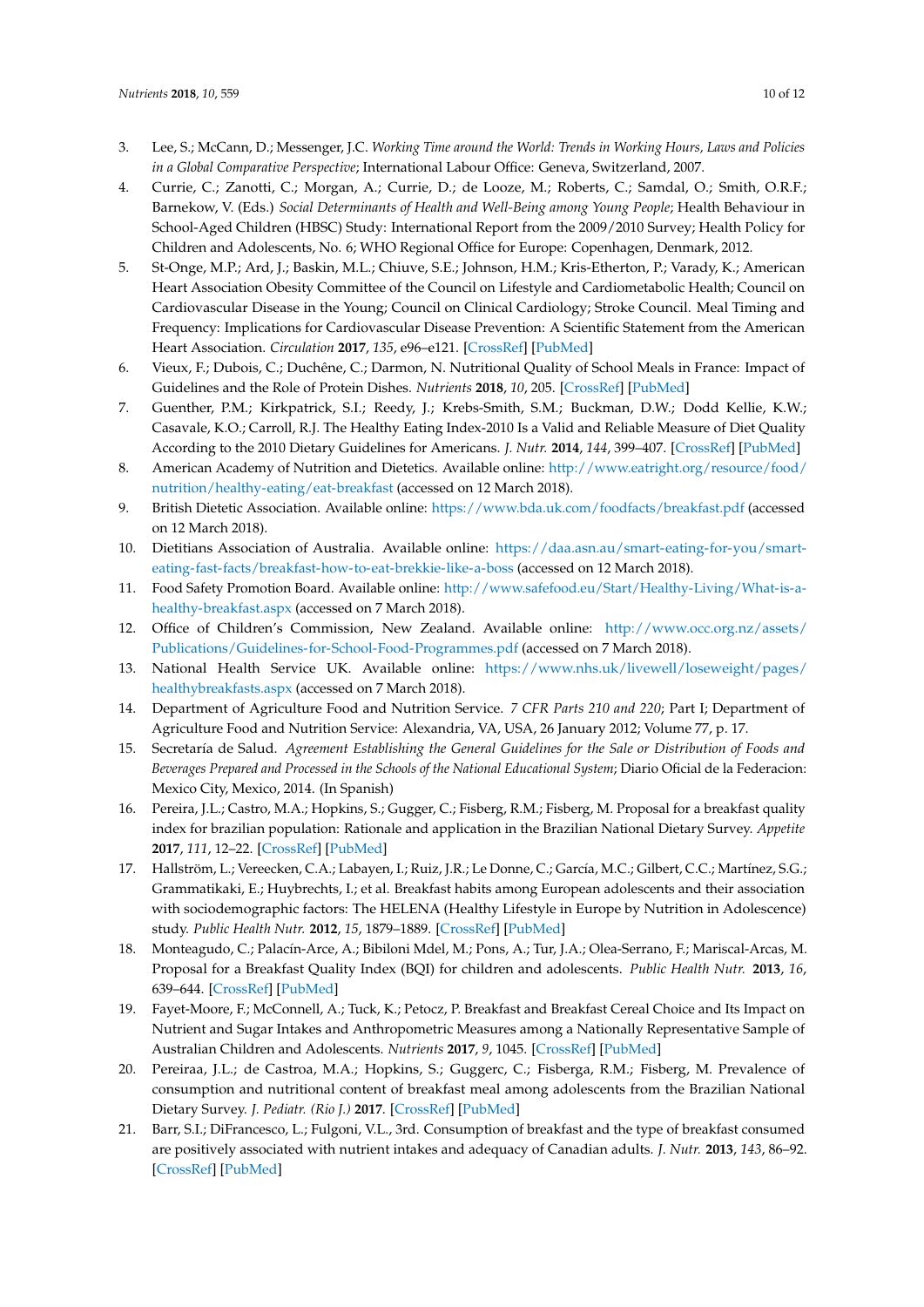- <span id="page-10-0"></span>22. Barr, S.I.; DiFrancesco, L.; Fulgoni, V.L., 3rd. Breakfast consumption is positively associated with nutrient adequacy in Canadian children and adolescents. *Br. J. Nutr.* **2014**, *112*, 1373–1383. [\[CrossRef\]](http://dx.doi.org/10.1017/S0007114514002190) [\[PubMed\]](http://www.ncbi.nlm.nih.gov/pubmed/25196844)
- <span id="page-10-1"></span>23. Yeoh, Y.J.; Yoon, J.Y.; Shim, J.E. Relation of breakfast intake to diet quality in Korean school-aged children: Analysis of the data from the 2001 National Health and Nutrition Survey. *Korean J. Community Nutr.* **2009**, *14*, 1–11.
- <span id="page-10-2"></span>24. Ramsay, S.A.; Bloch, T.D.; Marriage, B.; Shriver, L.H.; Spees, C.K.; Taylor, C.A. Skipping breakfast is associated with lower diet quality in young US children. *Eur. J. Clin. Nutr.* **2018**. [\[CrossRef\]](http://dx.doi.org/10.1038/s41430-018-0084-3) [\[PubMed\]](http://www.ncbi.nlm.nih.gov/pubmed/29367733)
- <span id="page-10-3"></span>25. Coulthard, J.D.; Palla, L.; Pot, G.K. Breakfast consumption and nutrient intake in 4–18 year olds: UK National Diet and Nutrition Survey Rolling Programme (2008–2012). *Br. J. Nutr.* **2017**, *118*, 280–290. [\[CrossRef\]](http://dx.doi.org/10.1017/S0007114517001714) [\[PubMed\]](http://www.ncbi.nlm.nih.gov/pubmed/28814349)
- <span id="page-10-4"></span>26. Drewnowski, A. The Nutrient Rich Foods Index helps to identify healthy, affordable foods. *Am. J. Clin. Nutr.* **2010**, *91*, 1095S–1101S. [\[CrossRef\]](http://dx.doi.org/10.3945/ajcn.2010.28450D) [\[PubMed\]](http://www.ncbi.nlm.nih.gov/pubmed/20181811)
- <span id="page-10-5"></span>27. Lepicard, E.M.; Maillot, M.; Vieux, F.; Viltard, M.; Bonnet, F. Quantitative and qualitative analysis of breakfast nutritional composition in French schoolchildren aged 9–11 years. *J. Hum. Nutr. Diet.* **2017**, *30*, 151–158. [\[CrossRef\]](http://dx.doi.org/10.1111/jhn.12412) [\[PubMed\]](http://www.ncbi.nlm.nih.gov/pubmed/27714860)
- <span id="page-10-6"></span>28. Iqbal, K.; Schwingshackl, L.; Gottschald, M.; Knüppel, S.; Stelmach-Mardas, M.; Aleksandrova, K.; Boeing, H. Breakfast quality and cardiometabolic risk profiles in an upper middle-aged German population. *Eur. J. Clin. Nutr.* **2017**, *71*, 1312–1320. [\[CrossRef\]](http://dx.doi.org/10.1038/ejcn.2017.116) [\[PubMed\]](http://www.ncbi.nlm.nih.gov/pubmed/28745333)
- <span id="page-10-7"></span>29. Afeiche, M.C.; Taillie, L.S.; Hopkins, S.; Eldridge, A.; Popkin, B.M. Breakfast Dietary Patterns among Mexican Children are Related to Total-Day Diet Quality. *J. Nutr.* **2017**, *147*, 404–412. [\[CrossRef\]](http://dx.doi.org/10.3945/jn.116.239780) [\[PubMed\]](http://www.ncbi.nlm.nih.gov/pubmed/28148681)
- <span id="page-10-8"></span>30. Siega-Riz, A.M.; Popkin, B.M.; Carson, T. Differences in Food Patterns at Breakfast by Sociodemographic Characteristics among a Nationally Representative Sample of Adults in the United States. *Prev. Med.* **2000**, *30*, 415–424. [\[CrossRef\]](http://dx.doi.org/10.1006/pmed.2000.0651) [\[PubMed\]](http://www.ncbi.nlm.nih.gov/pubmed/10845751)
- <span id="page-10-9"></span>31. Purslow, L.R.; Sandhu, M.S.; Forouhi, N.; Young, E.H.; Luben, R.N.; Welch, A.A.; Khaw, K.T.; Bingham, S.A.; Wareham, N.J. Energy intake at breakfast and weight change: Prospective study of 6764 middle-aged men and women. *Am. J. Epidemiol.* **2008**, *167*, 188–192. [\[CrossRef\]](http://dx.doi.org/10.1093/aje/kwm309) [\[PubMed\]](http://www.ncbi.nlm.nih.gov/pubmed/18079134)
- <span id="page-10-10"></span>32. Van der Heijden, A.A.; Hu, F.B.; Rimm, E.B.; van Dam, R.M. A prospective study of breakfast consumption and weight gain among U.S. men. *Obesity (Silver Spring)* **2007**, *15*, 2463–2469. [\[CrossRef\]](http://dx.doi.org/10.1038/oby.2007.292) [\[PubMed\]](http://www.ncbi.nlm.nih.gov/pubmed/17925472)
- <span id="page-10-11"></span>33. Dhurandhar, E.J.; Dawson, J.; Alcorn, A.; Larsen, L.H.; Thomas, E.A.; Cardel, M.; Bourland, A.C.; Astrup, A.; St-Onge, M.P.; Hill, J.O.; et al. The effectiveness of breakfast recommendations on weight loss: A randomized controlled trial. *Am. J. Clin. Nutr.* **2014**, *100*, 507–513. [\[CrossRef\]](http://dx.doi.org/10.3945/ajcn.114.089573) [\[PubMed\]](http://www.ncbi.nlm.nih.gov/pubmed/24898236)
- <span id="page-10-12"></span>34. Brown, A.W.; Bohan Brown, M.M.; Allison, D.B. Belief beyond the evidence: Using the proposed effect of breakfast on obesity to show 2 practices that distort scientific evidence. *Am. J. Clin. Nutr.* **2013**, *98*, 1298–1308. [\[CrossRef\]](http://dx.doi.org/10.3945/ajcn.113.064410) [\[PubMed\]](http://www.ncbi.nlm.nih.gov/pubmed/24004890)
- <span id="page-10-13"></span>35. Mekary, R.A.; Giovannucci, E.; Cahill, L.; Willett, W.C.; van Dam, R.M.; Hu, F.B. Eating patterns and type 2 diabetes risk in older women: Breakfast consumption and eating frequency. *Am. J. Clin. Nutr.* **2013**, *98*, 436–443. [\[CrossRef\]](http://dx.doi.org/10.3945/ajcn.112.057521) [\[PubMed\]](http://www.ncbi.nlm.nih.gov/pubmed/23761483)
- 36. Mekary, R.A.; Giovannucci, E.; Willett, W.C.; van Dam, R.M.; Hu, F.B. Eating patterns and type 2 diabetes risk in men: Breakfast omission, eating frequency, and snacking. *Am. J. Clin. Nutr.* **2012**, *95*, 1182–1189. [\[CrossRef\]](http://dx.doi.org/10.3945/ajcn.111.028209) [\[PubMed\]](http://www.ncbi.nlm.nih.gov/pubmed/22456660)
- <span id="page-10-14"></span>37. Uemura, M.; Yatsuya, H.; Hilawe, E.H.; Li, Y.; Wang, C.; Chiang, C.; Otsuka, R.; Toyoshima, H.; Tamakoshi, K.; Aoyama, A. Breakfast Skipping is Positively Associated with Incidence of Type 2 Diabetes Mellitus: Evidence From the Aichi Workers' Cohort Study. *J. Epidemiol.* **2015**, *25*, 351–358. [\[CrossRef\]](http://dx.doi.org/10.2188/jea.JE20140109) [\[PubMed\]](http://www.ncbi.nlm.nih.gov/pubmed/25787236)
- <span id="page-10-15"></span>38. Cahill, L.E.; Chiuve, S.E.; Mekary, R.A.; Jensen, M.K.; Flint, A.J.; Hu, F.B.; Rimm, E.B. Prospective study of breakfast eating and incident coronary heart disease in a cohort of male US health professionals. *Circulation* **2013**, *128*, 337–343. [\[CrossRef\]](http://dx.doi.org/10.1161/CIRCULATIONAHA.113.001474) [\[PubMed\]](http://www.ncbi.nlm.nih.gov/pubmed/23877060)
- <span id="page-10-16"></span>39. Kubota, Y.; Iso, H.; Sawada, N.; Tsugane, S.; Jphc Study Group. Association of Breakfast Intake with Incident Stroke and Coronary Heart Disease: The Japan Public Health Center-Based Study. *Stroke* **2016**, *47*, 477–481. [\[CrossRef\]](http://dx.doi.org/10.1161/STROKEAHA.115.011350) [\[PubMed\]](http://www.ncbi.nlm.nih.gov/pubmed/26732562)
- <span id="page-10-17"></span>40. Uzhova, I.; Fuster, V.; Fernandez-Ortiz, A.; Ordovas, J.M.; Sanz, J.; Fernandez-Friera, L.; Lopez-Melgar, B.; Mendiguren, J.M.; Ibanez, B.; Bueno, H.; et al. The Importance of Breakfast in Atherosclerosis Disease: Insights from the PESA Study. *J. Am. Coll. Cardiol.* **2017**, *70*, 1833–1842. [\[CrossRef\]](http://dx.doi.org/10.1016/j.jacc.2017.08.027) [\[PubMed\]](http://www.ncbi.nlm.nih.gov/pubmed/28982495)